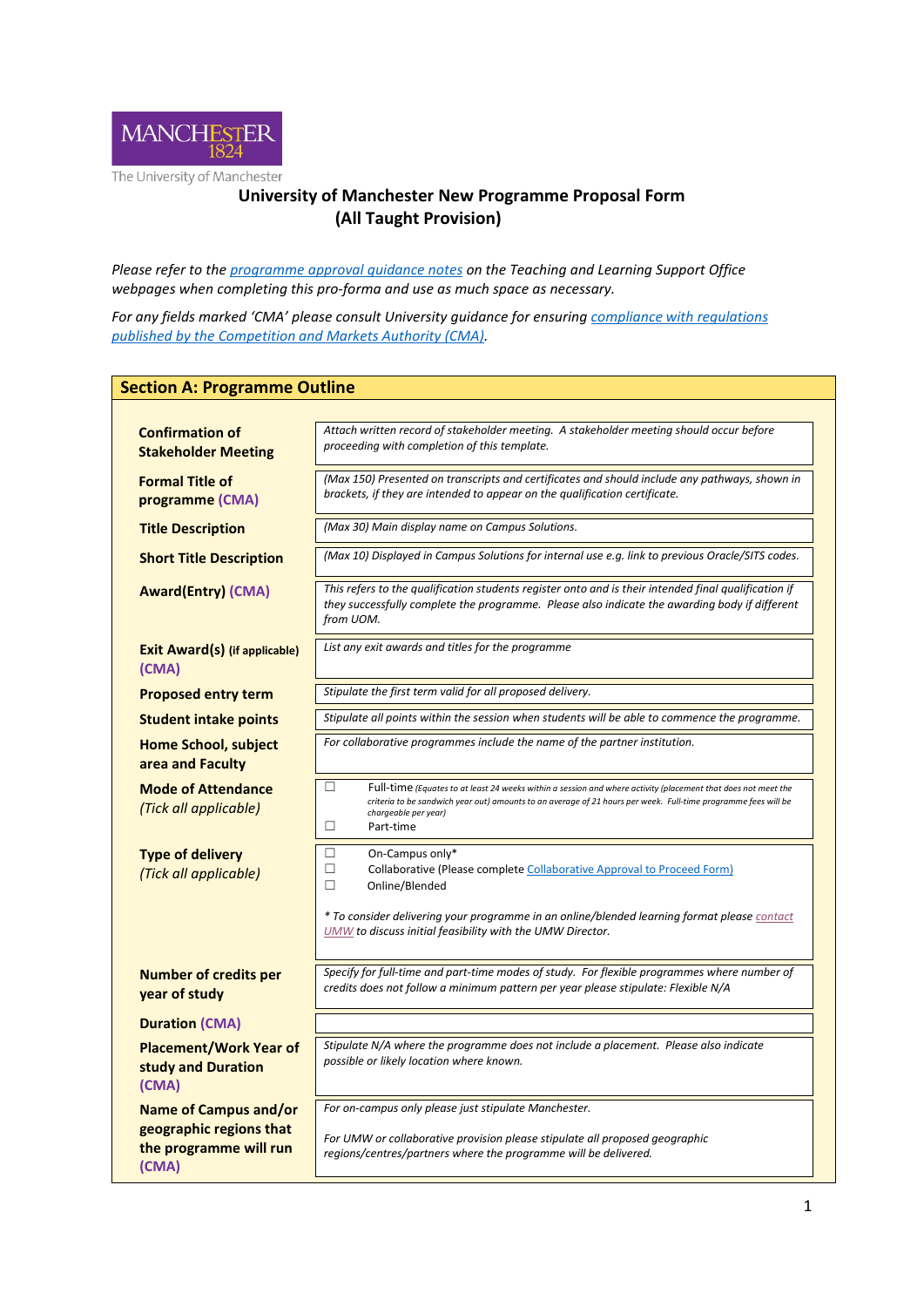| <b>Academic entry</b><br>requirements (CMA)                                                                       | Please indicate entry requirements including any additional professional or alternative entry<br>requirements where appropriate. Your Faculty Admissions Officer can provide assistance if<br>required. This information is also published via UNISTATS.                                                                                                                                                                                                                                                   |                                                                                                                                                                                                                                                                                 |                  |  |  |  |
|-------------------------------------------------------------------------------------------------------------------|------------------------------------------------------------------------------------------------------------------------------------------------------------------------------------------------------------------------------------------------------------------------------------------------------------------------------------------------------------------------------------------------------------------------------------------------------------------------------------------------------------|---------------------------------------------------------------------------------------------------------------------------------------------------------------------------------------------------------------------------------------------------------------------------------|------------------|--|--|--|
| <b>English language entry</b><br>requirements (CMA)                                                               | Your Faculty Admissions Officer can provide assistance if required. This information is also<br>published via UNISTATS.                                                                                                                                                                                                                                                                                                                                                                                    |                                                                                                                                                                                                                                                                                 |                  |  |  |  |
| <b>Programme Description</b><br>(CMA)                                                                             | This should be a description of the programme content i.e. what the applicant will study and<br>what they should expect from the programme. Please make reference to the overall<br>composition in relation to teaching and learning types, contact time and overall methods of<br>assessment. This information is also published via UNISTATS.                                                                                                                                                            |                                                                                                                                                                                                                                                                                 |                  |  |  |  |
| <b>Programme Aims and</b><br>outcomes                                                                             | List the aims, and the intended learning outcomes that a successful graduate should achieve as<br>a result of completing the programme.                                                                                                                                                                                                                                                                                                                                                                    |                                                                                                                                                                                                                                                                                 |                  |  |  |  |
| <b>Course Unit Summary</b><br>(CMA)                                                                               |                                                                                                                                                                                                                                                                                                                                                                                                                                                                                                            | Please use UOM Course Unit Summary Publication (STA) to list all mandatory course units for<br>each year of study, along with an indication of optional course units. Where optional course<br>units are not known please provide a likely indication based upon historic data. |                  |  |  |  |
| <b>Fee Information (CMA)</b>                                                                                      |                                                                                                                                                                                                                                                                                                                                                                                                                                                                                                            | Brief indication of programme fees for Home/EU and International applicants.                                                                                                                                                                                                    |                  |  |  |  |
| <b>Funding Source</b><br>(Scholarships and<br><b>Bursaries</b> )                                                  | information is also published via UNISTATS.                                                                                                                                                                                                                                                                                                                                                                                                                                                                | Provide details of any opportunities for funding that may be of interest to applicants. This                                                                                                                                                                                    |                  |  |  |  |
| <b>Professional Body</b><br>accreditation (CMA)                                                                   |                                                                                                                                                                                                                                                                                                                                                                                                                                                                                                            | List any external organisations that recognise the programme (or elements of it) for full or<br>partial accreditation. This information is also published via UNISTATS.                                                                                                         |                  |  |  |  |
| <b>Additional Costs (CMA)</b>                                                                                     | Please stipulate costs above £100 as per policy on additional costs. Examples may include field<br>trips, equipment, materials, bench fees or studio hire. You should indicate how much these<br>extra costs are likely to be. Where they are unknown, you should set out how they will be<br>calculated and whether they are optional or mandatory for passing the programme. It is<br>important that you highlight those likely to have a direct impact on the outcome of students'<br>academic success. |                                                                                                                                                                                                                                                                                 |                  |  |  |  |
| <b>Student intake number</b>                                                                                      | three intakes.                                                                                                                                                                                                                                                                                                                                                                                                                                                                                             | Specify for all proposed programme delivery types including projected numbers for the first                                                                                                                                                                                     |                  |  |  |  |
| <b>Student Engagement*</b>                                                                                        |                                                                                                                                                                                                                                                                                                                                                                                                                                                                                                            | *For undergraduate provision only. Please confirm that the Peer Support Programme Team in<br>TLSO have been contacted to discuss arrangements for peer support provision.                                                                                                       |                  |  |  |  |
| <b>Name and summary of</b><br>proposed cross-School or<br><b>Faculty delivery and/or</b><br>any external partners |                                                                                                                                                                                                                                                                                                                                                                                                                                                                                                            | Please refer to the <i>guidance on cross School/cross Faculty programmes</i>                                                                                                                                                                                                    |                  |  |  |  |
| <b>Nomination of External</b><br><b>Adviser</b>                                                                   | <i>guidance</i> to assist you                                                                                                                                                                                                                                                                                                                                                                                                                                                                              | Provide the name, position, address and email of your nominated external adviser using this                                                                                                                                                                                     |                  |  |  |  |
| <b>HESA JACS subject code</b><br>(obsolete from 2019 entry)                                                       | Refer to the HESA website for the JACS subject classification list                                                                                                                                                                                                                                                                                                                                                                                                                                         |                                                                                                                                                                                                                                                                                 |                  |  |  |  |
| <b>HECOS Code(s) and %</b>                                                                                        |                                                                                                                                                                                                                                                                                                                                                                                                                                                                                                            | Up to 5 HECOS codes are permitted. Please see HESA HECOS quidance for more information.                                                                                                                                                                                         |                  |  |  |  |
| <b>UCAS Search Terms</b>                                                                                          | and PGT programmes.                                                                                                                                                                                                                                                                                                                                                                                                                                                                                        | Refer to the list of UCAS key words to indicate those to be used in the search facility for both UG                                                                                                                                                                             |                  |  |  |  |
| <b>ATAS Requirements:</b>                                                                                         |                                                                                                                                                                                                                                                                                                                                                                                                                                                                                                            | Refer to ATAS quidance for assistance, and mark N/A where ATAS is not required                                                                                                                                                                                                  |                  |  |  |  |
| <b>Regulation:</b>                                                                                                | OfS<br>$\Box$<br>$\Box$<br><b>NHS</b><br>Other (Please specify below)<br>$\mathcal{L}$                                                                                                                                                                                                                                                                                                                                                                                                                     |                                                                                                                                                                                                                                                                                 |                  |  |  |  |
| <b>Contact Details</b>                                                                                            | <b>Name</b>                                                                                                                                                                                                                                                                                                                                                                                                                                                                                                | <b>Email</b>                                                                                                                                                                                                                                                                    | <b>Telephone</b> |  |  |  |
| <b>Programme Proposer</b>                                                                                         |                                                                                                                                                                                                                                                                                                                                                                                                                                                                                                            |                                                                                                                                                                                                                                                                                 |                  |  |  |  |
| <b>Programme Director</b>                                                                                         |                                                                                                                                                                                                                                                                                                                                                                                                                                                                                                            |                                                                                                                                                                                                                                                                                 |                  |  |  |  |
| <b>Programme Administrator</b>                                                                                    |                                                                                                                                                                                                                                                                                                                                                                                                                                                                                                            |                                                                                                                                                                                                                                                                                 |                  |  |  |  |
| <b>Programme Admissions Tutor(s)</b>                                                                              |                                                                                                                                                                                                                                                                                                                                                                                                                                                                                                            |                                                                                                                                                                                                                                                                                 |                  |  |  |  |
| <b>Programme Admissions Admin</b>                                                                                 |                                                                                                                                                                                                                                                                                                                                                                                                                                                                                                            |                                                                                                                                                                                                                                                                                 |                  |  |  |  |
| <b>Programme Marketing Contact</b>                                                                                |                                                                                                                                                                                                                                                                                                                                                                                                                                                                                                            |                                                                                                                                                                                                                                                                                 |                  |  |  |  |
|                                                                                                                   |                                                                                                                                                                                                                                                                                                                                                                                                                                                                                                            |                                                                                                                                                                                                                                                                                 |                  |  |  |  |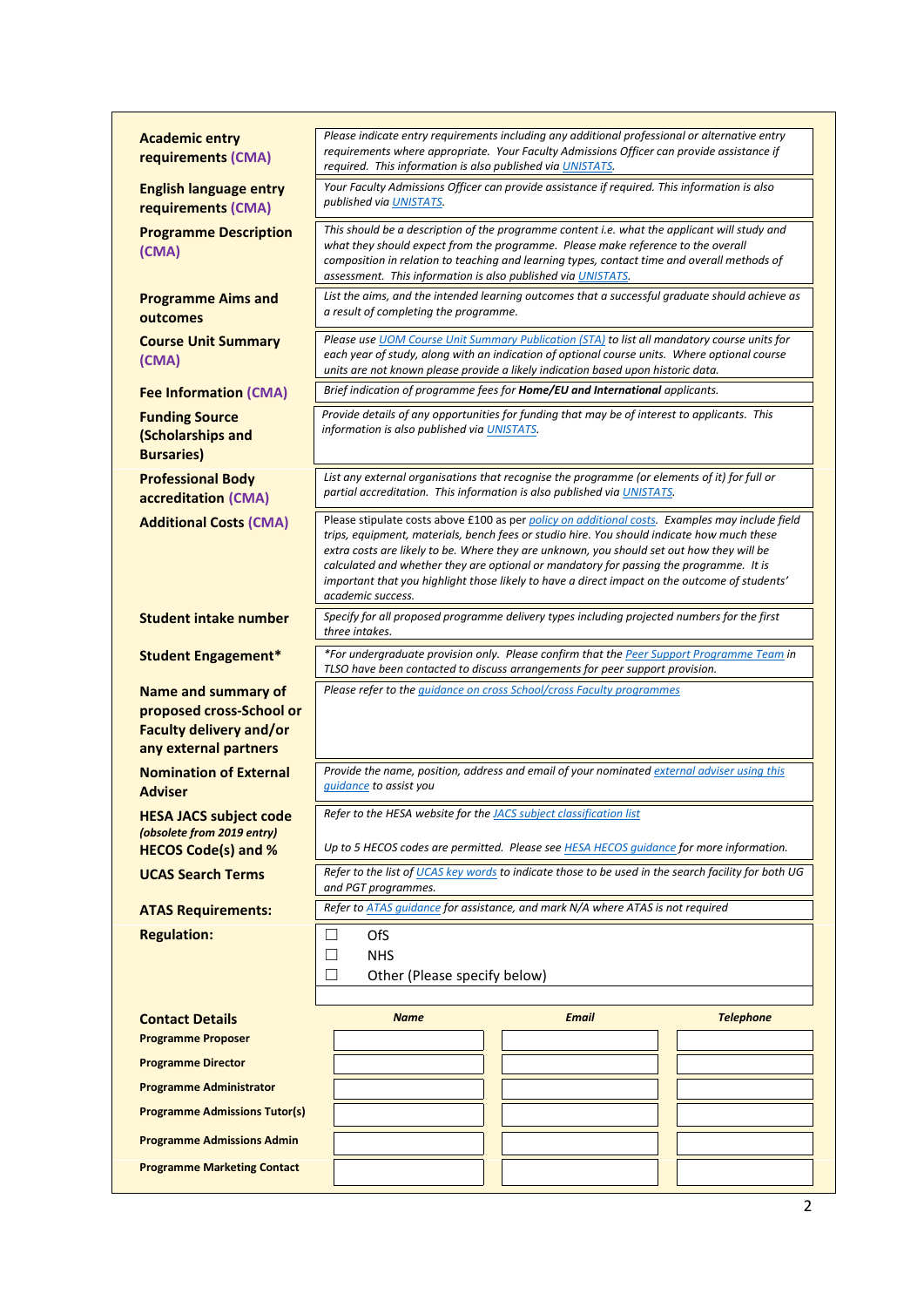|  |  |  |  | <b>Section B: Market Demand and Academic Rationale</b> |  |
|--|--|--|--|--------------------------------------------------------|--|
|--|--|--|--|--------------------------------------------------------|--|

*Please refer to th[e market demand and academic rationale prompts](http://www.staffnet.manchester.ac.uk/tlso/quality/development-programmes/new-programme-approval/sections-a-f-documentation/) on the Teaching and Learning Support Office webpages where you will find some prompts and considerations to guide you through this section.*

**Rationale for the development of this programme other than for reasons of market demand**

**Statement to support the academic case for this programme**

**Demonstrate the demand for the programme based on the analysis of market research**

## **Section C: Resources required to deliver the programme**

## **Library services**

*Please stipulate the resources that are required by the University Library. In the circumstances that the programme does NOT require resources to be provided by the University Library please describe where those resources will be sourced*

*We confirm that discussion has occurred between the Programme Director/Proposer and the appropriate Academic Engagement Librarian with regard to the necessary Library Resources for the above mentioned new programme/pathway for which it is expected that the University Library will ensure provision.*

|                                                                 | <b>Name &amp; Signature</b>                                                                                                                                                                                                                                                     | <b>Email</b> | <b>Telephone</b> |  |  |  |
|-----------------------------------------------------------------|---------------------------------------------------------------------------------------------------------------------------------------------------------------------------------------------------------------------------------------------------------------------------------|--------------|------------------|--|--|--|
| <b>Academic Engagement Librarian</b>                            |                                                                                                                                                                                                                                                                                 |              |                  |  |  |  |
| <b>Information Systems</b>                                      |                                                                                                                                                                                                                                                                                 |              |                  |  |  |  |
| student support, and how will these needs be met?               | 1. How will the computing needs of the programme be used to support teaching and learning, assessment, communications and                                                                                                                                                       |              |                  |  |  |  |
|                                                                 |                                                                                                                                                                                                                                                                                 |              |                  |  |  |  |
|                                                                 | 2. What additional training or support requirements are there for staff and students in relation to the computing elements of the                                                                                                                                               |              |                  |  |  |  |
| programme?                                                      |                                                                                                                                                                                                                                                                                 |              |                  |  |  |  |
|                                                                 | <b>Name &amp; Signature</b>                                                                                                                                                                                                                                                     | <b>Email</b> | <b>Telephone</b> |  |  |  |
| <b>IS Manager</b>                                               |                                                                                                                                                                                                                                                                                 |              |                  |  |  |  |
| eLearning                                                       |                                                                                                                                                                                                                                                                                 |              |                  |  |  |  |
|                                                                 | 1. How will eLearning be used to support and enhance the programme?                                                                                                                                                                                                             |              |                  |  |  |  |
|                                                                 |                                                                                                                                                                                                                                                                                 |              |                  |  |  |  |
|                                                                 | 2. What educational technologies will be used to support teaching and learning, assessment, communications and student support,                                                                                                                                                 |              |                  |  |  |  |
| and how will these needs be met?                                |                                                                                                                                                                                                                                                                                 |              |                  |  |  |  |
|                                                                 |                                                                                                                                                                                                                                                                                 |              |                  |  |  |  |
| elements of the programme?                                      | 3. What additional training or support requirements are there for staff and students in relation to the delivery of the eLearning                                                                                                                                               |              |                  |  |  |  |
|                                                                 |                                                                                                                                                                                                                                                                                 |              |                  |  |  |  |
| <b>Email</b>                                                    |                                                                                                                                                                                                                                                                                 |              |                  |  |  |  |
|                                                                 | <b>Name &amp; Signature</b>                                                                                                                                                                                                                                                     |              | <b>Telephone</b> |  |  |  |
| eLearning Manager                                               |                                                                                                                                                                                                                                                                                 |              |                  |  |  |  |
| <b>Teaching and Learning Manager (DL)</b>                       |                                                                                                                                                                                                                                                                                 |              |                  |  |  |  |
|                                                                 |                                                                                                                                                                                                                                                                                 |              |                  |  |  |  |
|                                                                 | Personnel Resource (include academic, technical, support and contributions from other schools)                                                                                                                                                                                  |              |                  |  |  |  |
|                                                                 | How many new or significantly modified course units (and credit value) are needed?                                                                                                                                                                                              |              |                  |  |  |  |
|                                                                 | How many existing course units (and credit value) will no longer be needed?                                                                                                                                                                                                     |              |                  |  |  |  |
|                                                                 | If colleagues are not already in post to deliver these units, how do you plan to resource the staff requirement? (Please insert N/A to                                                                                                                                          |              |                  |  |  |  |
|                                                                 |                                                                                                                                                                                                                                                                                 |              |                  |  |  |  |
|                                                                 |                                                                                                                                                                                                                                                                                 |              |                  |  |  |  |
| indicate staff are already in post)                             | For external colleagues, what level of experience will they be expected to possess; how will they be selected; what training will they                                                                                                                                          |              |                  |  |  |  |
| undergo; how will the quality of these colleagues be monitored? |                                                                                                                                                                                                                                                                                 |              |                  |  |  |  |
|                                                                 |                                                                                                                                                                                                                                                                                 |              |                  |  |  |  |
|                                                                 | Explain, if necessary, how your strategy for staff appointments, especially in terms of investment in research strengths is consistent<br>with the needs of this programme. Include consideration of any potential future staff losses which may affect the ability to run this |              |                  |  |  |  |
| programme.                                                      |                                                                                                                                                                                                                                                                                 |              |                  |  |  |  |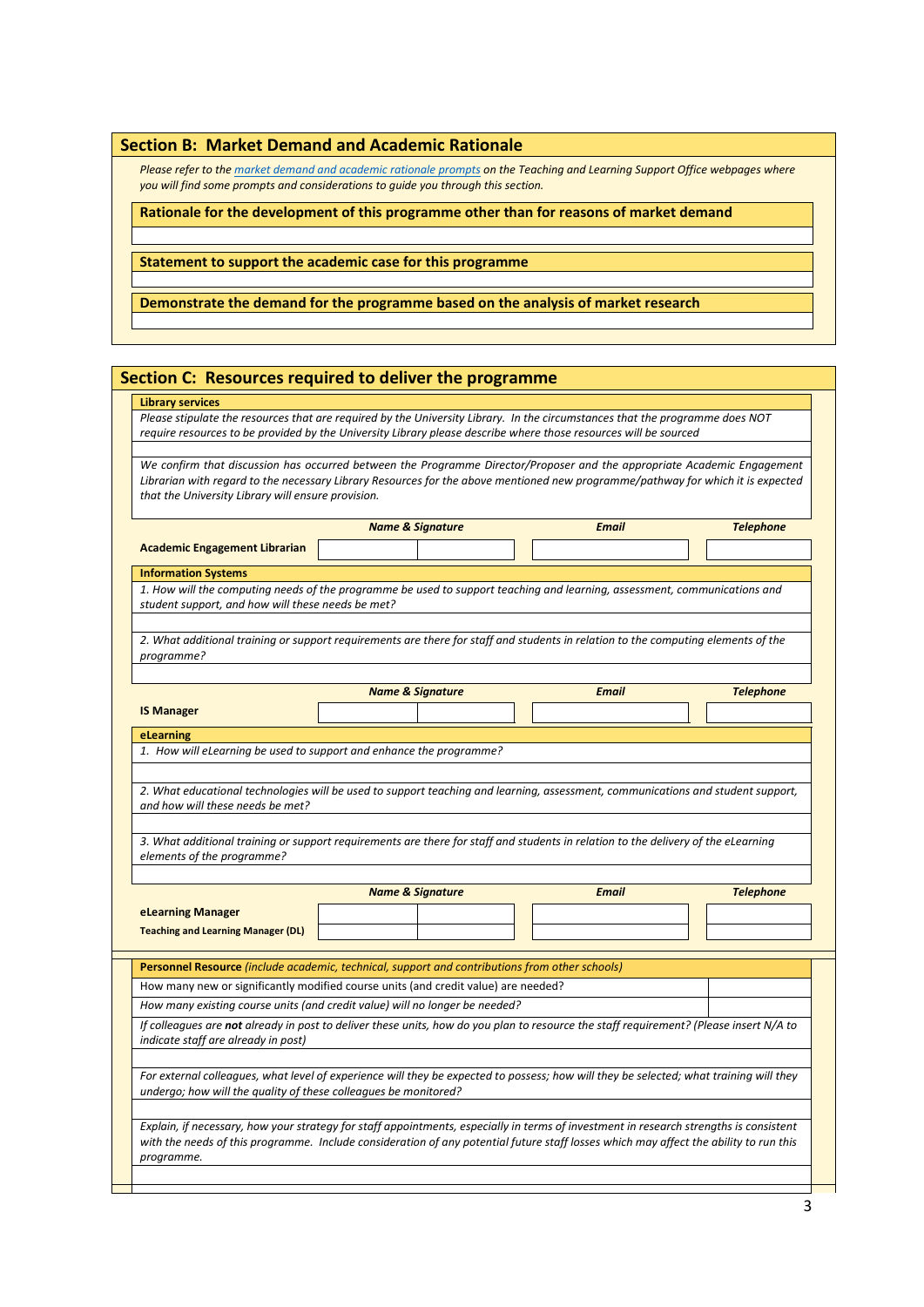| <b>Consumables and Equipment</b>                                                                                           |                                                                                                                                   |              |           |  |  |  |  |
|----------------------------------------------------------------------------------------------------------------------------|-----------------------------------------------------------------------------------------------------------------------------------|--------------|-----------|--|--|--|--|
| If the School strategy for equipment and/or consumables allocation does not already take into account the needs of this    |                                                                                                                                   |              |           |  |  |  |  |
| programme please indicate how these costs will be met, and/or any other consumables and equipment issues to be considered. |                                                                                                                                   |              |           |  |  |  |  |
| no such associated costs)                                                                                                  | How will the costs associated with study abroad, field courses and/or placements be met? (Please insert N/A to indicate there are |              |           |  |  |  |  |
|                                                                                                                            |                                                                                                                                   |              |           |  |  |  |  |
|                                                                                                                            |                                                                                                                                   |              |           |  |  |  |  |
| <b>Space Requirements</b>                                                                                                  |                                                                                                                                   |              |           |  |  |  |  |
|                                                                                                                            | Please indicate below any space requirements additional to current programme demands, including confirmation that these needs     |              |           |  |  |  |  |
|                                                                                                                            | have been discussed with Estates and Facilities (Central Teaching Spaces and Timetabling) and Accommodation Office where the      |              |           |  |  |  |  |
|                                                                                                                            | programme has residence implications and/or access to facilities outside of the normal semester periods.                          |              |           |  |  |  |  |
|                                                                                                                            |                                                                                                                                   |              |           |  |  |  |  |
|                                                                                                                            | <b>Name &amp; Signature</b>                                                                                                       | <b>Email</b> | Telephone |  |  |  |  |
|                                                                                                                            |                                                                                                                                   |              |           |  |  |  |  |
| <b>Head of School</b>                                                                                                      |                                                                                                                                   |              |           |  |  |  |  |

## **Section D: Financial Model and Tuition Fee Approval**

*The financial case should be demonstrated for a minimum 3 year period or an estimated period before recruitment reaches a steady state. This should include full estimates of costs, revenues and the impact of the proposed programme on the School using the [University of Manchester Financial Model](http://documents.manchester.ac.uk/DocuInfo.aspx?DocID=10046)*

*Please confirm that the fees payable by students for the programme have been agreed and submit a University of Manchester [Tuition Fee Approval Form](http://documents.manchester.ac.uk/DocuInfo.aspx?DocID=10057)*

|                                  | <b>Name &amp; Signature</b> | <b>Email</b> | <b>Telephone</b> |  |
|----------------------------------|-----------------------------|--------------|------------------|--|
| <b>Head of Faculty Finance</b>   |                             |              |                  |  |
| <b>Head of School Accountant</b> |                             |              |                  |  |

| <b>Section E. Ready to Publish and Recruit</b>                                                                                                                                                                                                                                                                                                                                  |  |  |  |  |  |  |  |
|---------------------------------------------------------------------------------------------------------------------------------------------------------------------------------------------------------------------------------------------------------------------------------------------------------------------------------------------------------------------------------|--|--|--|--|--|--|--|
| This confirms that the programme is ready to be marketed with a subject to approval tag and arrangements are in place in order to<br>prepare a full marketing plan, including the preparation of additional materials such as brochures and multimedia. Programmes<br>should only be published 'STA' once fully endorsed with School and Faculty signatures in Section F below. |  |  |  |  |  |  |  |
| <b>Name &amp; Signature</b><br>Telephone<br><b>Email</b>                                                                                                                                                                                                                                                                                                                        |  |  |  |  |  |  |  |
| <b>Faculty Marketing</b>                                                                                                                                                                                                                                                                                                                                                        |  |  |  |  |  |  |  |
| <b>Student Admissions</b>                                                                                                                                                                                                                                                                                                                                                       |  |  |  |  |  |  |  |

| <b>Section F. Faculty and School Endorsement</b>                                                                                                                                                                          |                                                                 |  |  |  |  |  |  |  |
|---------------------------------------------------------------------------------------------------------------------------------------------------------------------------------------------------------------------------|-----------------------------------------------------------------|--|--|--|--|--|--|--|
| This confirms that the academic input of staff to the programme is appropriate, that the resource implications of the programme<br>are acceptable and that an appropriate programme management structure has been agreed. |                                                                 |  |  |  |  |  |  |  |
|                                                                                                                                                                                                                           | <b>Name &amp; Signature</b><br><b>Telephone</b><br><b>Email</b> |  |  |  |  |  |  |  |
| <b>School T&amp;L Committee</b>                                                                                                                                                                                           |                                                                 |  |  |  |  |  |  |  |
| <b>Faculty T&amp;L Committee</b>                                                                                                                                                                                          |                                                                 |  |  |  |  |  |  |  |
| <b>UMW Board (for UMW)</b><br>programmes only)                                                                                                                                                                            |                                                                 |  |  |  |  |  |  |  |
|                                                                                                                                                                                                                           | <b>Ready for External Review</b>                                |  |  |  |  |  |  |  |

|                                                                                                                                                                                                                      | <b>Section G: Full Programme design</b> |  |                                                                     |  |  |  |  |
|----------------------------------------------------------------------------------------------------------------------------------------------------------------------------------------------------------------------|-----------------------------------------|--|---------------------------------------------------------------------|--|--|--|--|
|                                                                                                                                                                                                                      | Have there been any changes to          |  | No                                                                  |  |  |  |  |
| <b>Sections A-F since publishing</b><br>Yes (Please specify below)<br>STA?                                                                                                                                           |                                         |  |                                                                     |  |  |  |  |
| Please provide a summary of, and reasons for any changes. A tracked copy of the revisions should be submitted, including<br>signatures/dates for those impacting upon library, eLearning and marketing &recruitment. |                                         |  |                                                                     |  |  |  |  |
|                                                                                                                                                                                                                      |                                         |  | <b>SECTION G Continued: Programme content, design and delivery:</b> |  |  |  |  |